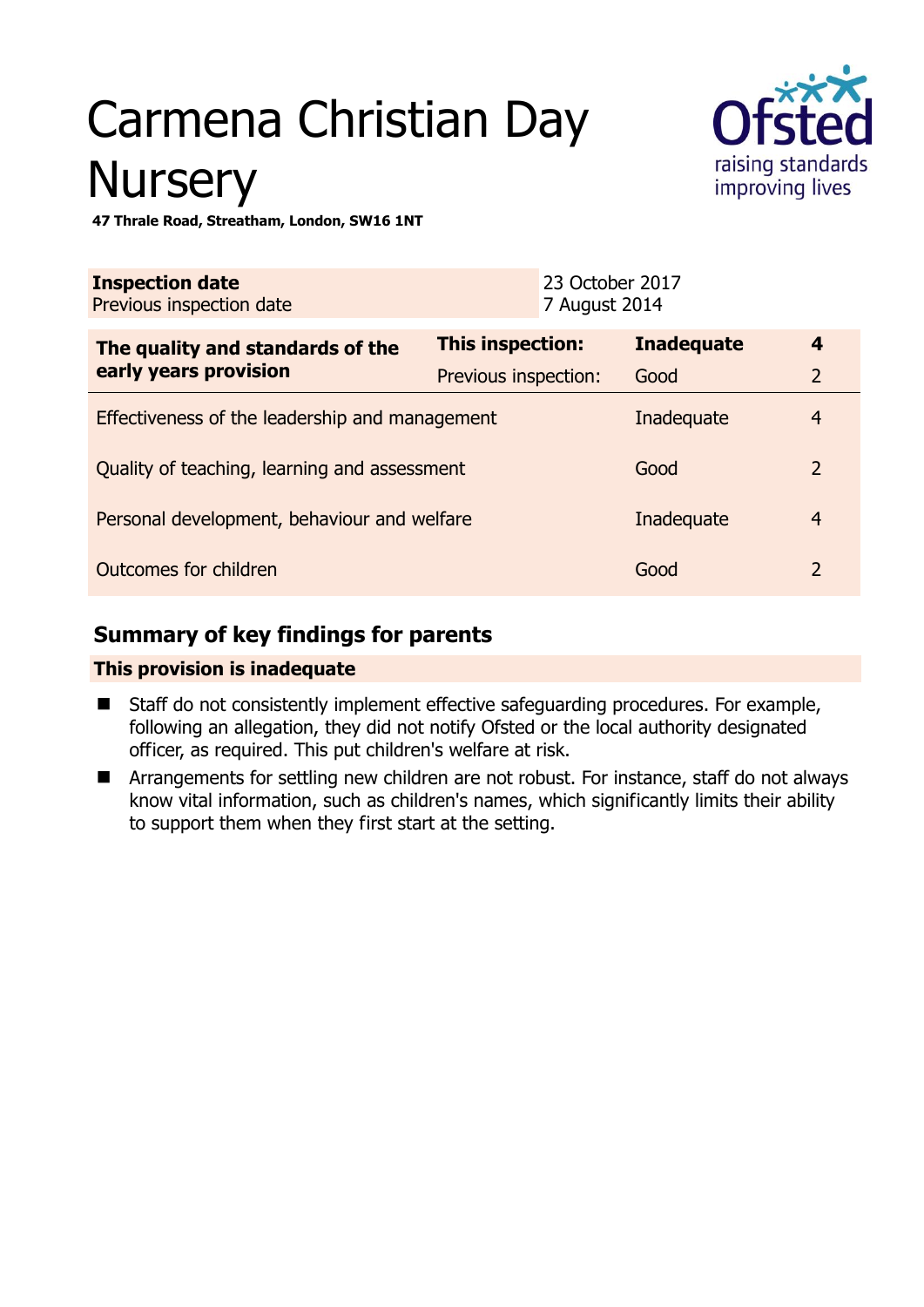#### **It has the following strengths**

- The provider, management and staff ensure that, although they promote their Christian ethos throughout the nursery, they also help children to develop an understanding of diversity beyond their immediate family experiences. For example, they respect and celebrate people's differences and similarities.
- $\blacksquare$  The quality of teaching and learning is consistently strong. Staff have a secure knowledge and understanding of how to promote the learning and development of all the children they care for. This means children make good progress from their starting points.
- The management team and staff build positive relationships with parents. Staff regularly share information with parents to support their children's learning and development. For example, staff inform parents of children's daily care routines and parents access their children's learning journals online.
- Children enjoy regular outings, to further support their growing understanding of how to keep themselves safe and the importance of physical activity. For example, children visit the coast, museums and local parks.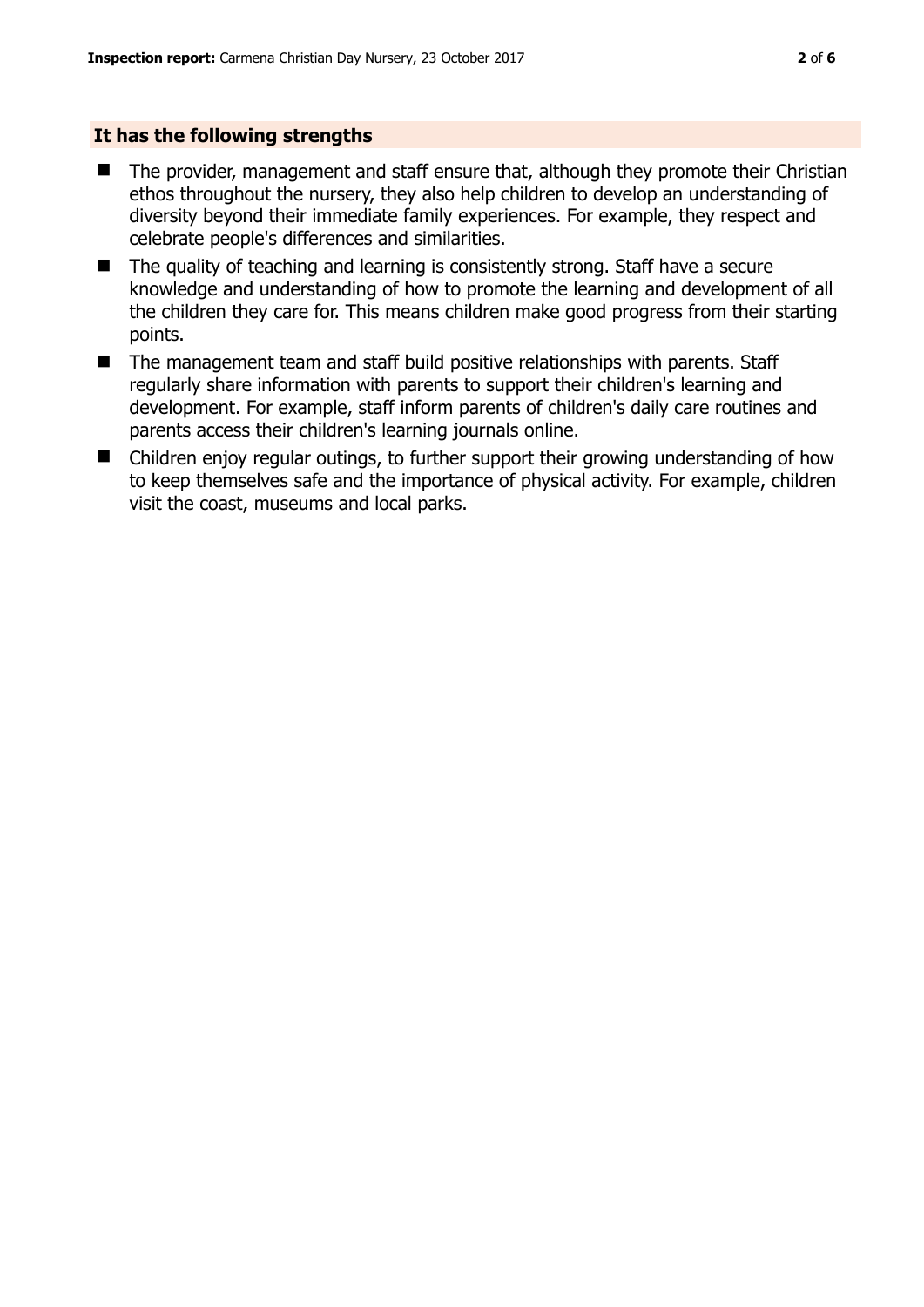## **What the setting needs to do to improve further**

#### **To meet the requirements of the early years foundation stage and the Childcare Register the provider must:**

#### **Due Date**

■ ensure all necessary steps are taken to report any allegations to all 06/11/2017 relevant external agencies without delay.

#### **To further improve the quality of the early years provision the provider should:**

■ ensure the key person and staff seek relevant information for all new children before they start.

#### **Inspection activities**

- The inspector spoke with parents to seek their views and comments.
- The inspector observed children at play, and the quality of teaching and learning.
- The inspector checked staff qualifications, training certificates and suitability checks.
- The inspector completed a joint observation with the deputy manager and assessed the impact of the quality of teaching and learning.
- The inspector viewed documentation. For example, children's records, administering medication, accident and incident records and policies and procedures, including safeguarding.

#### **Inspector**

Jane Morgan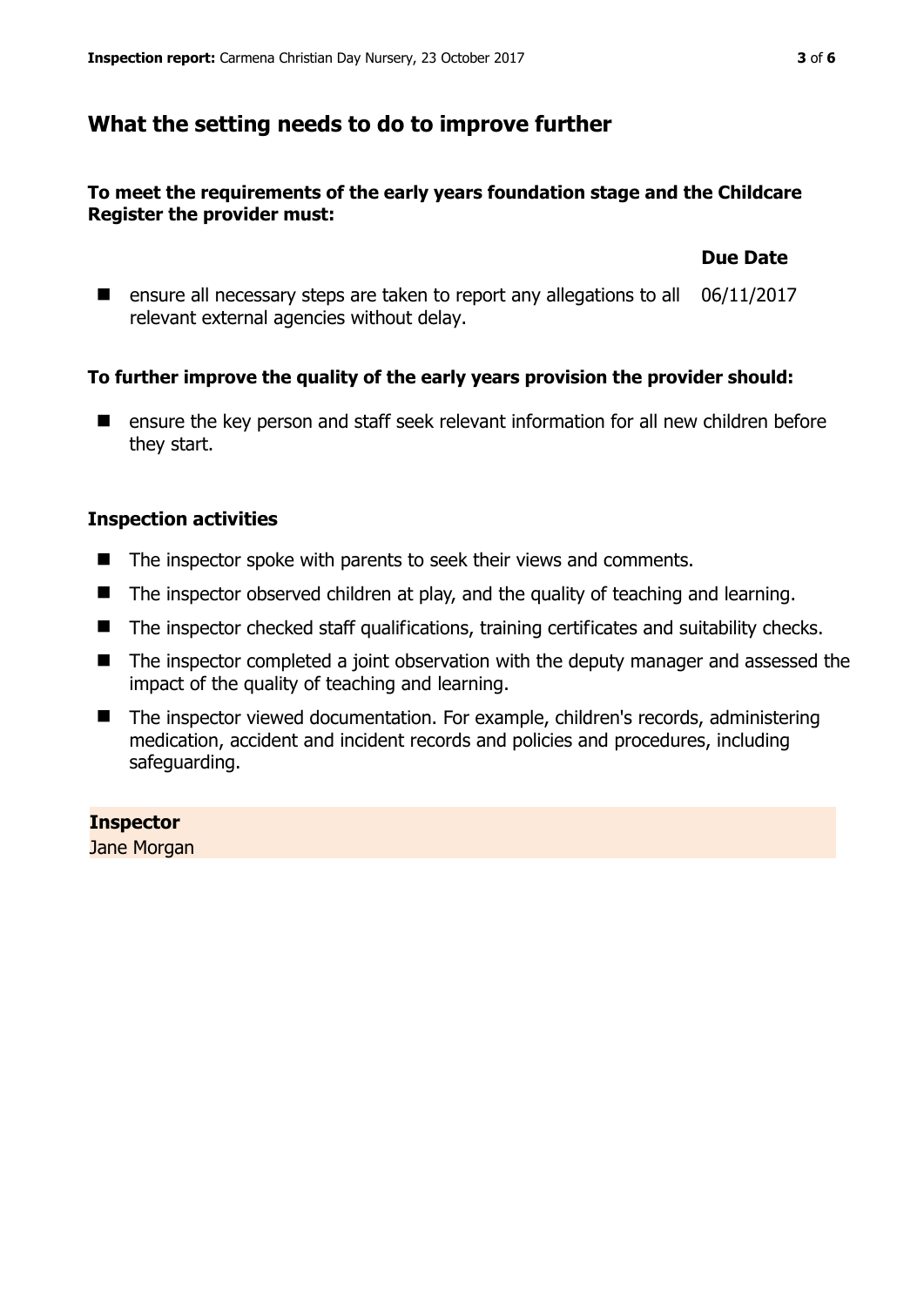## **Inspection findings**

#### **Effectiveness of the leadership and management is inadequate**

Safeguarding is ineffective. Although the provider, management team and staff regularly attend training to update their knowledge and skills on all safeguarding matters, and understand their role to report any concerns they have to external agencies, they have not followed these procedures as required. They are able to clearly explain what they should do if they had any concerns about a child's safety and welfare, but they do not consistently follow these procedures. The manager regularly completes supervision of all staff, to establish their professional development needs and ongoing suitability. Evaluation of the nursery practice includes the views of both parents and children. For example, children choose languages that they would like to learn and their views are valued when they help to choose new outdoor climbing apparatus.

#### **Quality of teaching, learning and assessment is good**

The highly qualified teaching staff use their knowledge and understanding of how children learn successfully to provide a rich learning environment. Staff teach children very well to prepare them for their next stage of learning. For example, children use a wide range of pens, pencils and chalks skilfully to develop their early writing skills. They associate meanings to the marks they make. For instance, children write on notepads and make shopping lists when playing in the role-play area. Staff support children's listening and communication skills well. For example, during group time, children enthusiastically choose musical instruments to play together. They tune into different sounds and begin to copy rhythm and beats. Babies are excited as they successfully repeat the patterns and sounds that adults demonstrate to them.

#### **Personal development, behaviour and welfare are inadequate**

Staff do not consistently support children's welfare effectively. They have not followed the Local Safeguarding Children Board procedures as required. In addition, staff do not consistently share information to help them fully support children when they first start at the setting. However, they are sensitive in responding to new children's needs. For example, staff cuddle children and they look at books together. Parents say they would recommend the nursery to others. Staff provide children with challenging activities. Children are confident to try new experiences, as they feel safe. For example, children of all ages steadily and confidently negotiate the steep slope outdoors. Staff give children clear messages about the importance of healthy eating. For example, staff talk to children during mealtimes, to explain about healthy foods that give them energy.

#### **Outcomes for children are good**

All children, including those who receive funding, make consistently good progress from their starting points. Children develop the communication, social and self-help skills needed for the next stage of learning and their eventual move to school. For example, all children enjoy time together at the beginning of each day. They serve their own meals and learn to use cutlery properly. Children are keen learners and they play and explore in an exciting, welcoming environment.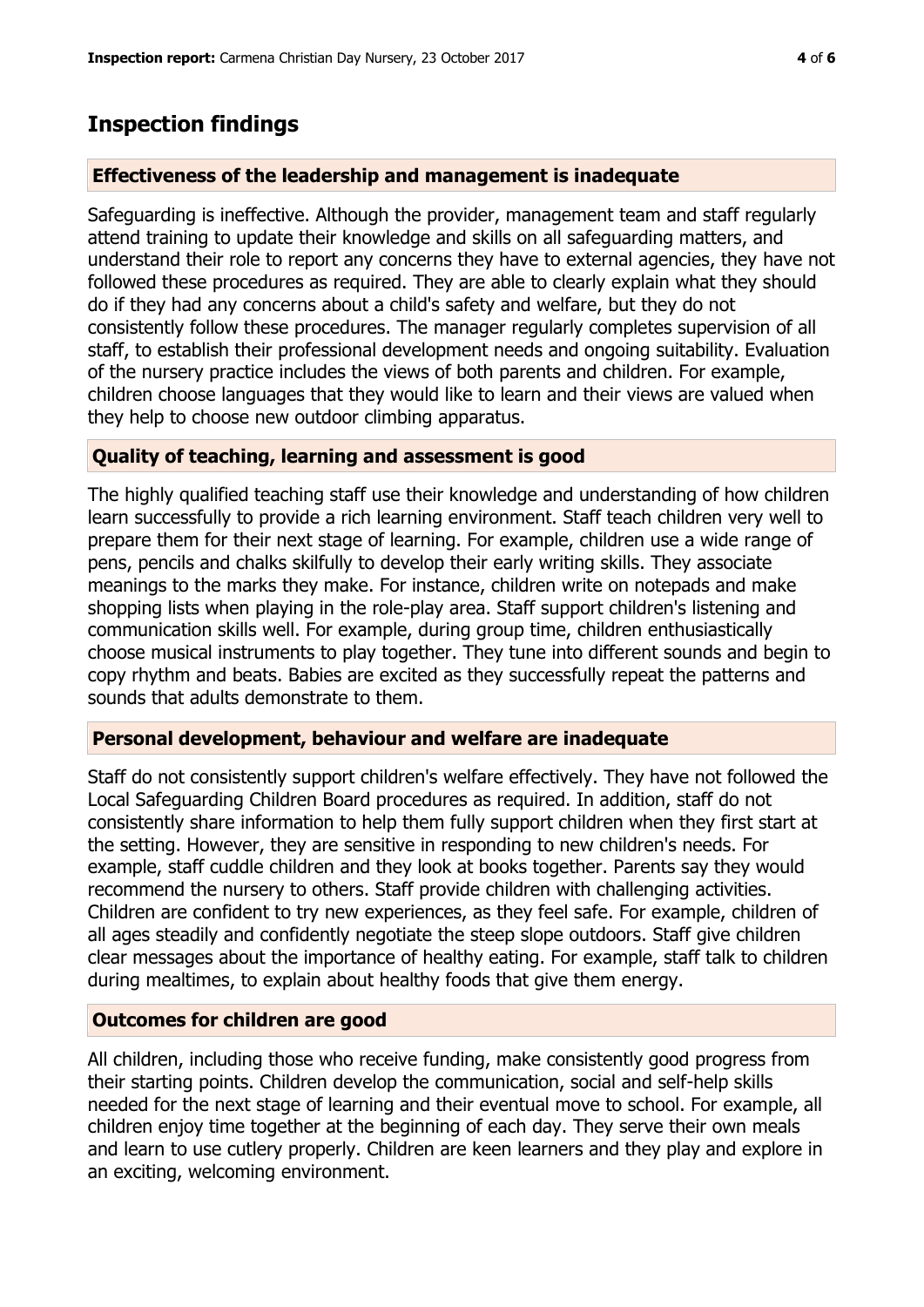# **Setting details**

| Unique reference number                             | 123109                                                                               |  |  |
|-----------------------------------------------------|--------------------------------------------------------------------------------------|--|--|
| <b>Local authority</b>                              | Wandsworth                                                                           |  |  |
| <b>Inspection number</b>                            | 1070203                                                                              |  |  |
| <b>Type of provision</b>                            | Full-time provision                                                                  |  |  |
| Day care type                                       | Childcare - Non-Domestic                                                             |  |  |
| <b>Registers</b>                                    | Early Years Register, Compulsory Childcare<br>Register, Voluntary Childcare Register |  |  |
| Age range of children                               | $0 - 4$                                                                              |  |  |
| <b>Total number of places</b>                       | 43                                                                                   |  |  |
| Number of children on roll                          | 58                                                                                   |  |  |
| Name of registered person                           | Carmena Day Nursery (Thrale Road) Limited                                            |  |  |
| <b>Registered person unique</b><br>reference number | RP522314                                                                             |  |  |
| <b>Date of previous inspection</b>                  | 7 August 2014                                                                        |  |  |
| <b>Telephone number</b>                             | 020 8677 8231                                                                        |  |  |

Carmena Christian Day Nursery registered in 1990. It is situated in Streatham, in the London Borough of Wandsworth. It operates from 8am to 6pm from Monday to Friday throughout the year, except for public bank holidays and a week at Christmas. The nursery receives funding for free early years education for children aged two, three and four years. The nursery employs a team of 15 staff, including the manager. The manager holds qualified teacher status, one member of staff holds a degree in social work, two members of staff hold an early years degree, and all other staff are appropriately qualified.

This inspection was carried out by Ofsted under sections 49 and 50 of the Childcare Act 2006 on the quality and standards of provision that is registered on the Early Years Register. The registered person must ensure that this provision complies with the statutory framework for children's learning, development and care, known as the early years foundation stage.

Any complaints about the inspection or the report should be made following the procedures set out in the guidance 'Complaints procedure: raising concerns and making complaints about Ofsted', which is available from Ofsted's website: www.gov.uk/government/organisations/ofsted. If you would like Ofsted to send you a copy of the guidance, please telephone 0300 123 4234, or email enquiries@ofsted.gov.uk.